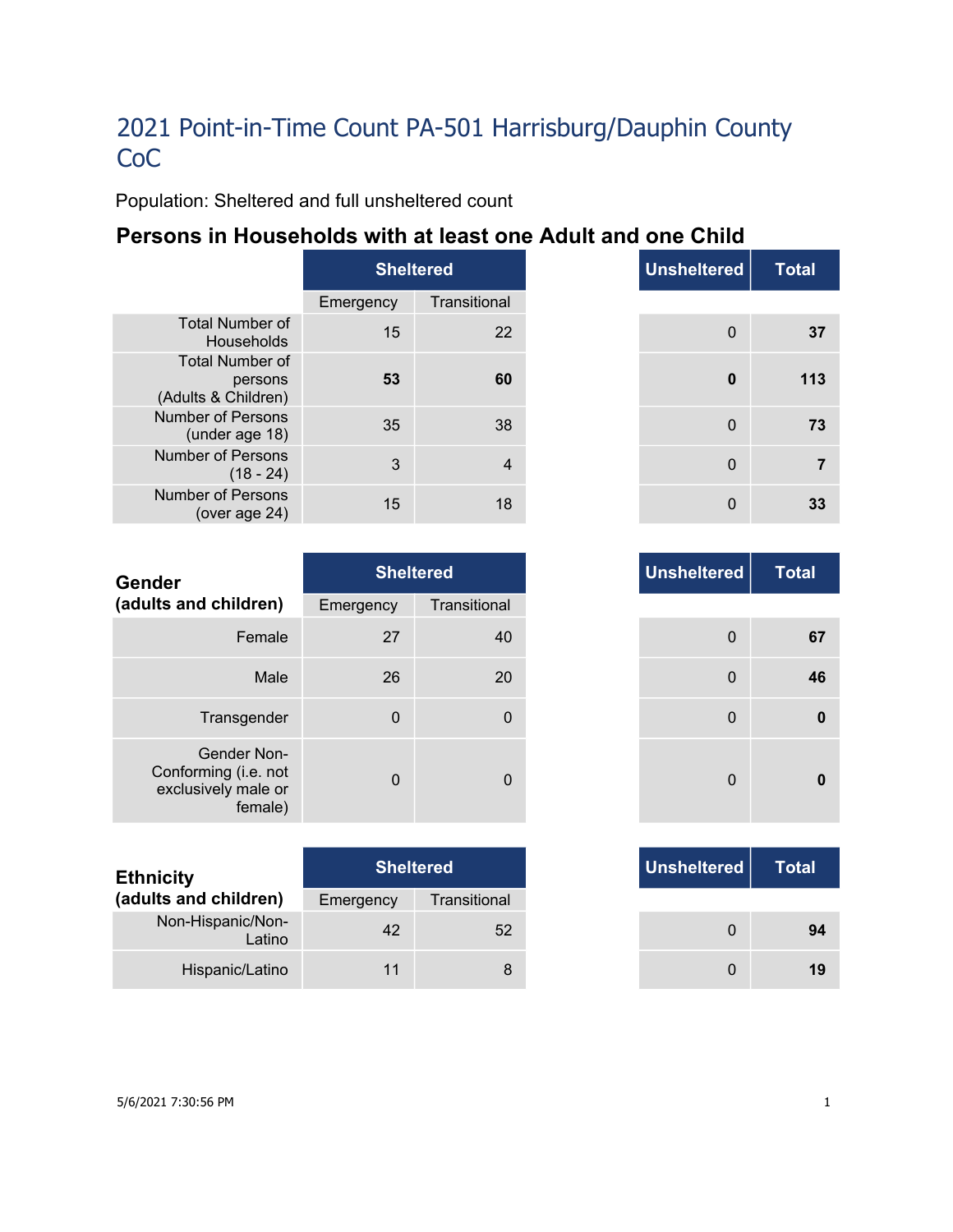| Race                                                |             | <b>Sheltered</b> |
|-----------------------------------------------------|-------------|------------------|
| (adults and children)                               | Emergency   | Transitional     |
| White                                               | 2           | 18               |
| <b>Black or African-</b><br>American                | 39          | 35               |
| Asian                                               | $\mathbf 0$ | $\Omega$         |
| American Indian or<br>Alaska Native                 | $\mathbf 0$ | $\Omega$         |
| Native Hawaiian or<br><b>Other Pacific Islander</b> | $\Omega$    | $\Omega$         |
| <b>Multiple Races</b>                               | 12          |                  |

| <b>Total</b> | <b>Unsheltered</b> | <b>Sheltered</b> |                |
|--------------|--------------------|------------------|----------------|
|              |                    | Transitional     | าcy            |
| 20           | 0                  | 18               | $\overline{2}$ |
| 74           | $\mathbf 0$        | 35               | 39             |
| 0            | $\mathbf 0$        | 0                | $\mathbf 0$    |
| $\bf{0}$     | $\mathbf 0$        | $\mathbf{0}$     | $\mathbf 0$    |
| $\bf{0}$     | 0                  | $\mathbf 0$      | $\mathbf 0$    |
| 19           | 0                  | 7                | 12             |

| <b>Sheltered</b> |              | Unsheltered |
|------------------|--------------|-------------|
|                  | Transitional |             |
|                  |              |             |
|                  |              |             |

| <b>Chronically</b><br><b>Homeless</b> | <b>Sheltered</b> |              |  |
|---------------------------------------|------------------|--------------|--|
| (adults and children)                 | Emergency        | Transitional |  |
| Total number of<br>households         |                  |              |  |
| Total number of<br>persons            | 2                |              |  |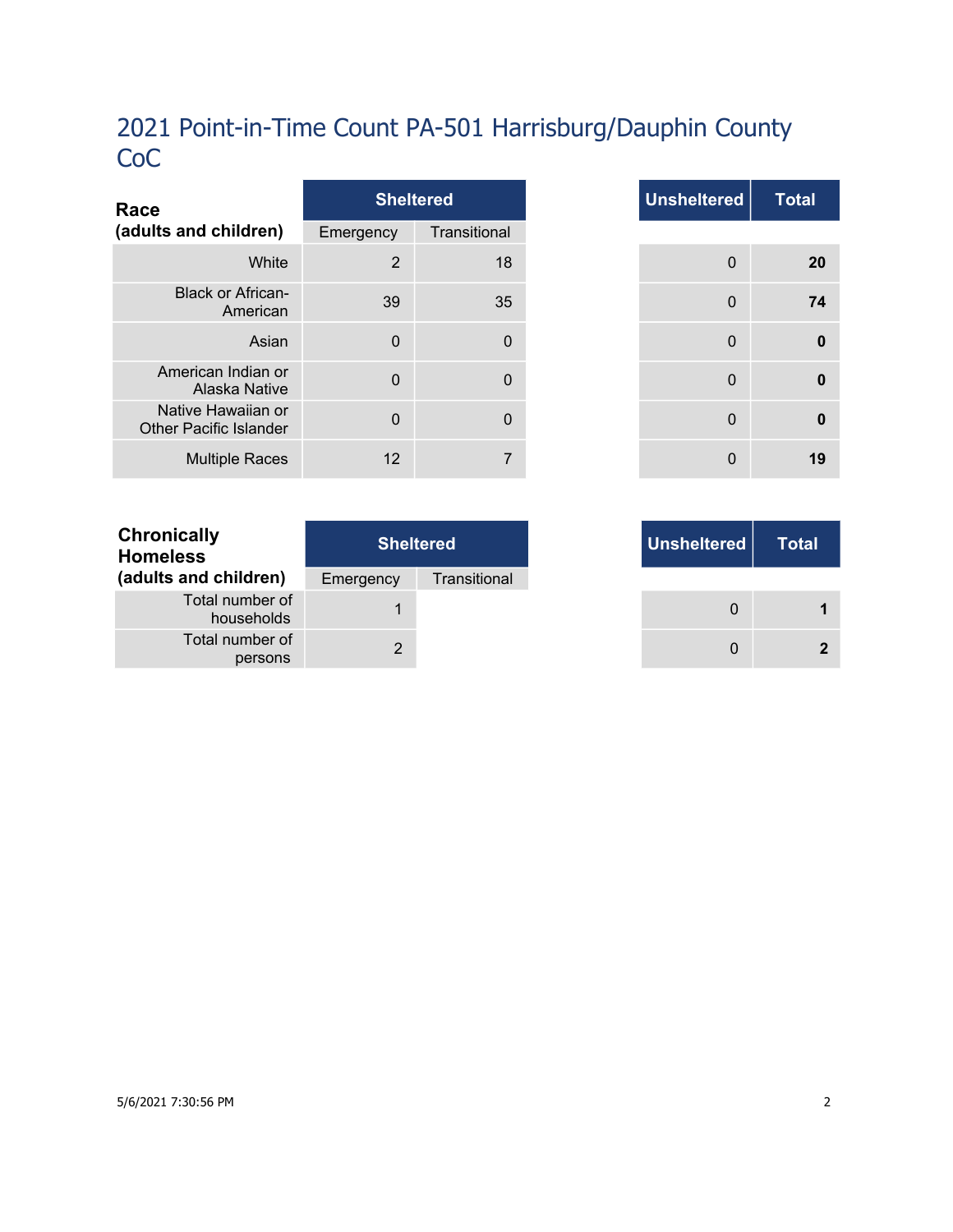Population: Sheltered and full unsheltered count

# **Persons in Households with only Children**

|                                                   | <b>Sheltered</b> |              |            | Unsheitered | <b>Total</b> |
|---------------------------------------------------|------------------|--------------|------------|-------------|--------------|
|                                                   | Emergency        | Transitional | Safe Haven |             |              |
| Total Number of<br><b>Households</b>              |                  |              |            |             |              |
| <b>Total Number of</b><br>children (under age 18) |                  | 0            | 0          |             |              |

| <b>Gender</b>                                                         | <b>Sheltered</b> |                  |             | <b>Unsheltered</b> | <b>Total</b> |
|-----------------------------------------------------------------------|------------------|------------------|-------------|--------------------|--------------|
| (adults and children)                                                 | Emergency        | Transitional     | Safe Haven  |                    |              |
| Female                                                                | $\Omega$         | $\boldsymbol{0}$ | 0           | 0                  | $\mathbf{0}$ |
| Male                                                                  | $\Omega$         | $\mathbf 0$      | $\mathbf 0$ | $\mathbf{0}$       | $\mathbf{0}$ |
| Transgender                                                           | $\Omega$         | $\mathbf 0$      | $\mathbf 0$ | 0                  | $\mathbf{0}$ |
| Gender Non-<br>Conforming (i.e. not<br>exclusively male or<br>female) | $\Omega$         | $\Omega$         | 0           | 0                  | 0            |

| <b>Ethnicity</b>            | <b>Sheltered</b> |              |            | Unsheltered | Total |
|-----------------------------|------------------|--------------|------------|-------------|-------|
| (adults and children)       | Emergency        | Transitional | Safe Haven |             |       |
| Non-Hispanic/Non-<br>Latino |                  | 0            | 0          |             |       |
| Hispanic/Latino             |                  | 0            | 0          |             |       |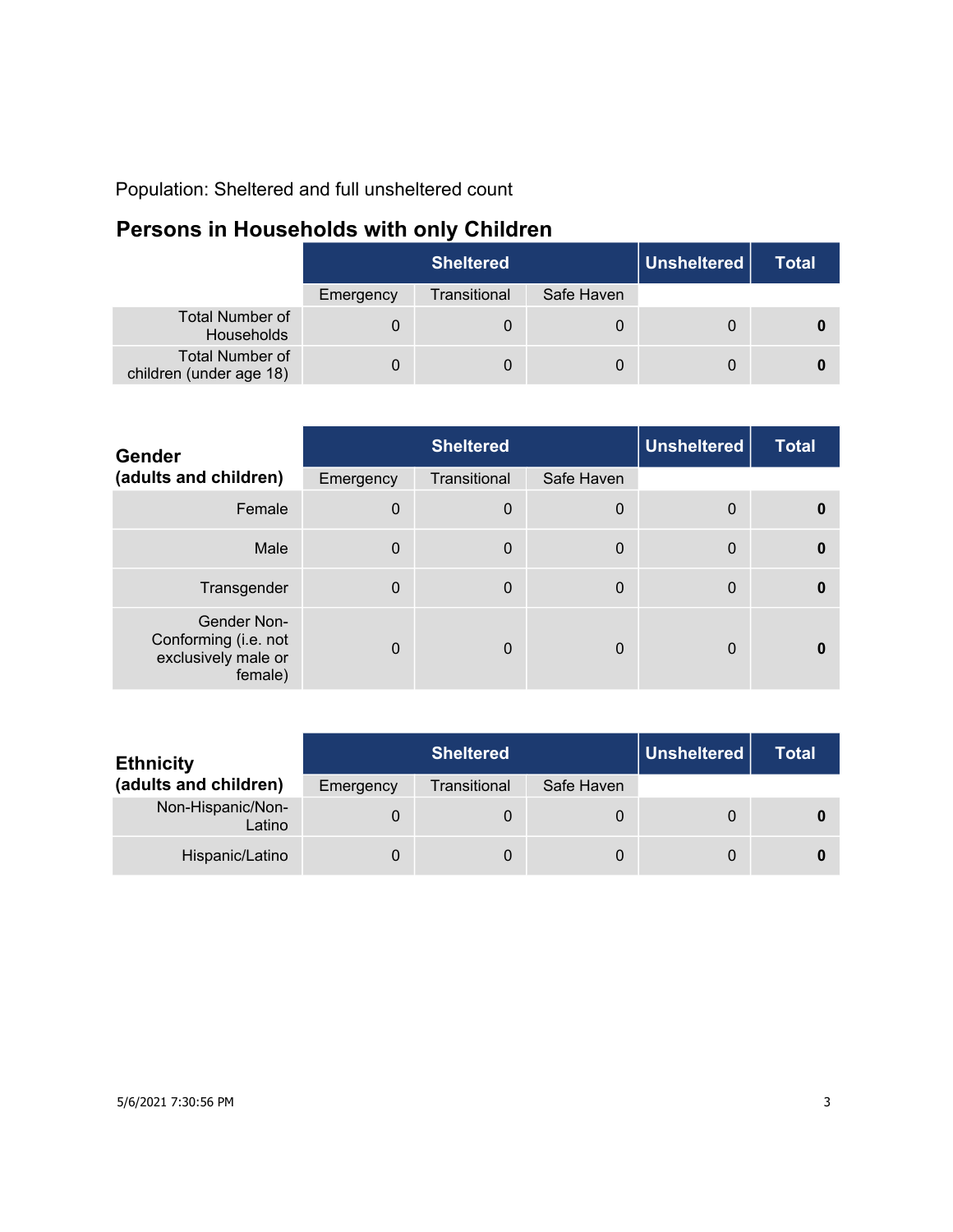| Race                                                |                | <b>Sheltered</b> |             | <b>Unsheltered</b> | <b>Total</b> |
|-----------------------------------------------------|----------------|------------------|-------------|--------------------|--------------|
| (adults and children)                               | Emergency      | Transitional     |             |                    |              |
| White                                               | $\Omega$       | $\mathbf 0$      | 0           | $\Omega$           | 0            |
| <b>Black or African-</b><br>American                | $\Omega$       | $\mathbf 0$      | $\mathbf 0$ | $\Omega$           | $\bf{0}$     |
| Asian                                               | $\Omega$       | $\mathbf 0$      | $\mathbf 0$ | $\overline{0}$     | $\Omega$     |
| American Indian or<br>Alaska Native                 | $\overline{0}$ | $\Omega$         | $\Omega$    | $\overline{0}$     | $\Omega$     |
| Native Hawaiian or<br><b>Other Pacific Islander</b> | $\Omega$       | $\Omega$         | $\Omega$    | $\Omega$           | $\Omega$     |
| <b>Multiple Races</b>                               | 0              | $\mathbf{0}$     | 0           | 0                  |              |

| <b>Chronically</b><br><b>Homeless</b> |           | <b>Sheltered</b> |            | Unsheltered | Total |
|---------------------------------------|-----------|------------------|------------|-------------|-------|
| (adults and children)                 | Emergency | Transitional     | Safe Haven |             |       |
| Total number of<br>persons            |           |                  | 0          | $\Omega$    |       |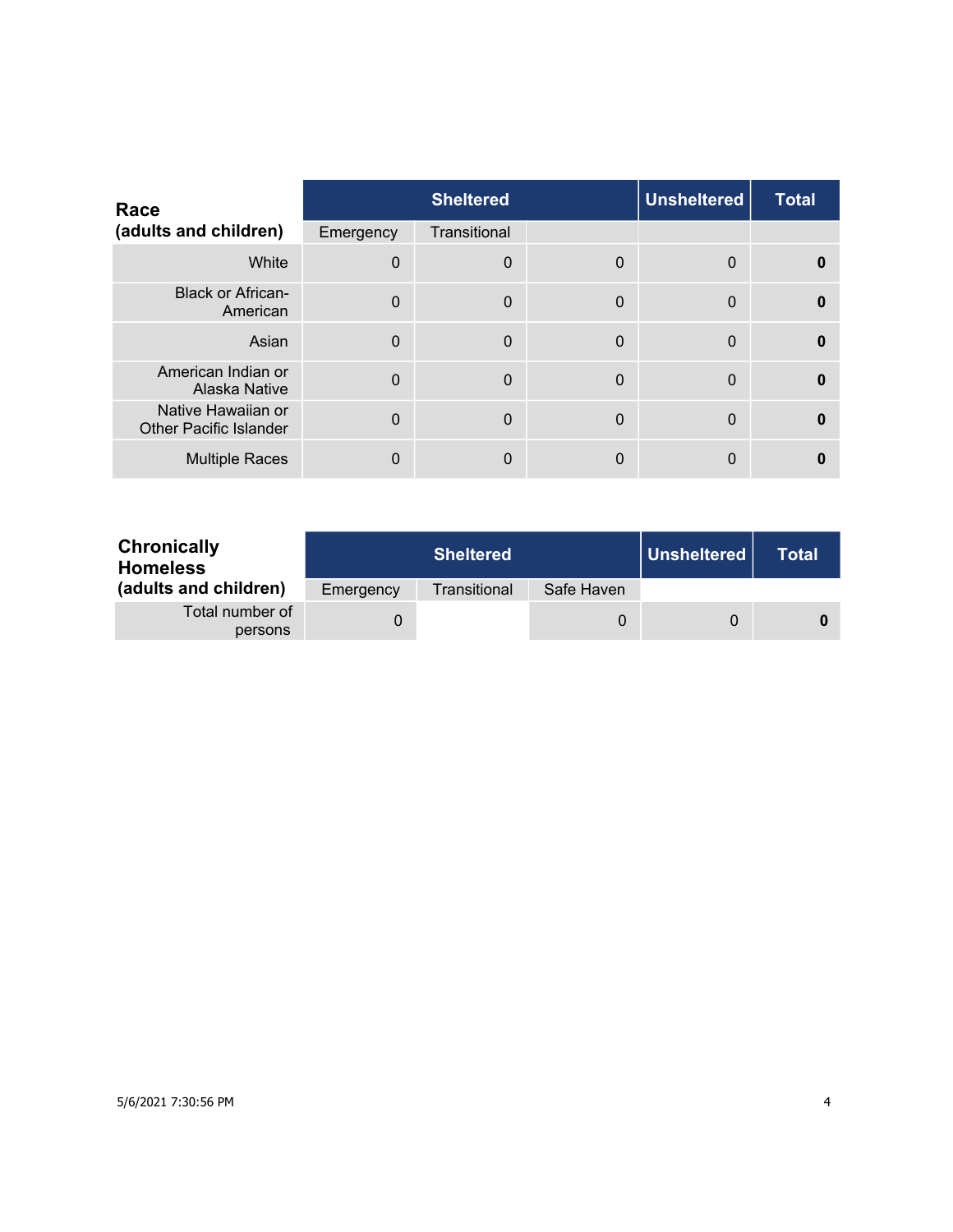Population: Sheltered and full unsheltered count

### **Persons in Households without Children**

|                                               | <b>Sheltered</b> |                |             | Unsheltered | <b>Total</b> |
|-----------------------------------------------|------------------|----------------|-------------|-------------|--------------|
|                                               | Emergency        | Transitional   | Safe Haven  |             |              |
| <b>Total Number of</b><br><b>Households</b>   | 156              | 30             | 19          | 34          | 239          |
| <b>Total Number of</b><br>persons<br>(Adults) | 160              | 30             | 19          | 36          | 245          |
| <b>Number of Persons</b><br>$(18 - 24)$       | 8                | $\overline{2}$ | $\mathbf 0$ | 34          | 44           |
| Number of Persons<br>(over age 24)            | 152              | 28             | 19          | 2           | 201          |

| <b>Gender</b>                                                         | <b>Sheltered</b> |              |             | <b>Unsheltered</b> | <b>Total</b> |
|-----------------------------------------------------------------------|------------------|--------------|-------------|--------------------|--------------|
| (adults and children)                                                 | Emergency        | Transitional | Safe Haven  |                    |              |
| Female                                                                | 37               | 9            | $\mathbf 0$ | 9                  | 55           |
| Male                                                                  | 123              | 21           | 19          | 27                 | 190          |
| Transgender                                                           | $\mathbf{0}$     | $\mathbf 0$  | $\mathbf 0$ | $\mathbf 0$        | $\bf{0}$     |
| Gender Non-<br>Conforming (i.e. not<br>exclusively male or<br>female) | $\Omega$         | $\mathbf 0$  | $\Omega$    | $\mathbf{0}$       | $\bf{0}$     |

| <b>Ethnicity</b>            | <b>Sheltered</b> |              |            | Unsheltered | <b>Total</b> |
|-----------------------------|------------------|--------------|------------|-------------|--------------|
| (adults and children)       | Emergency        | Transitional | Safe Haven |             |              |
| Non-Hispanic/Non-<br>Latino | 149              | 30           | 16         | 30          | 225          |
| Hispanic/Latino             | 11               |              | 3          | 6           | 20           |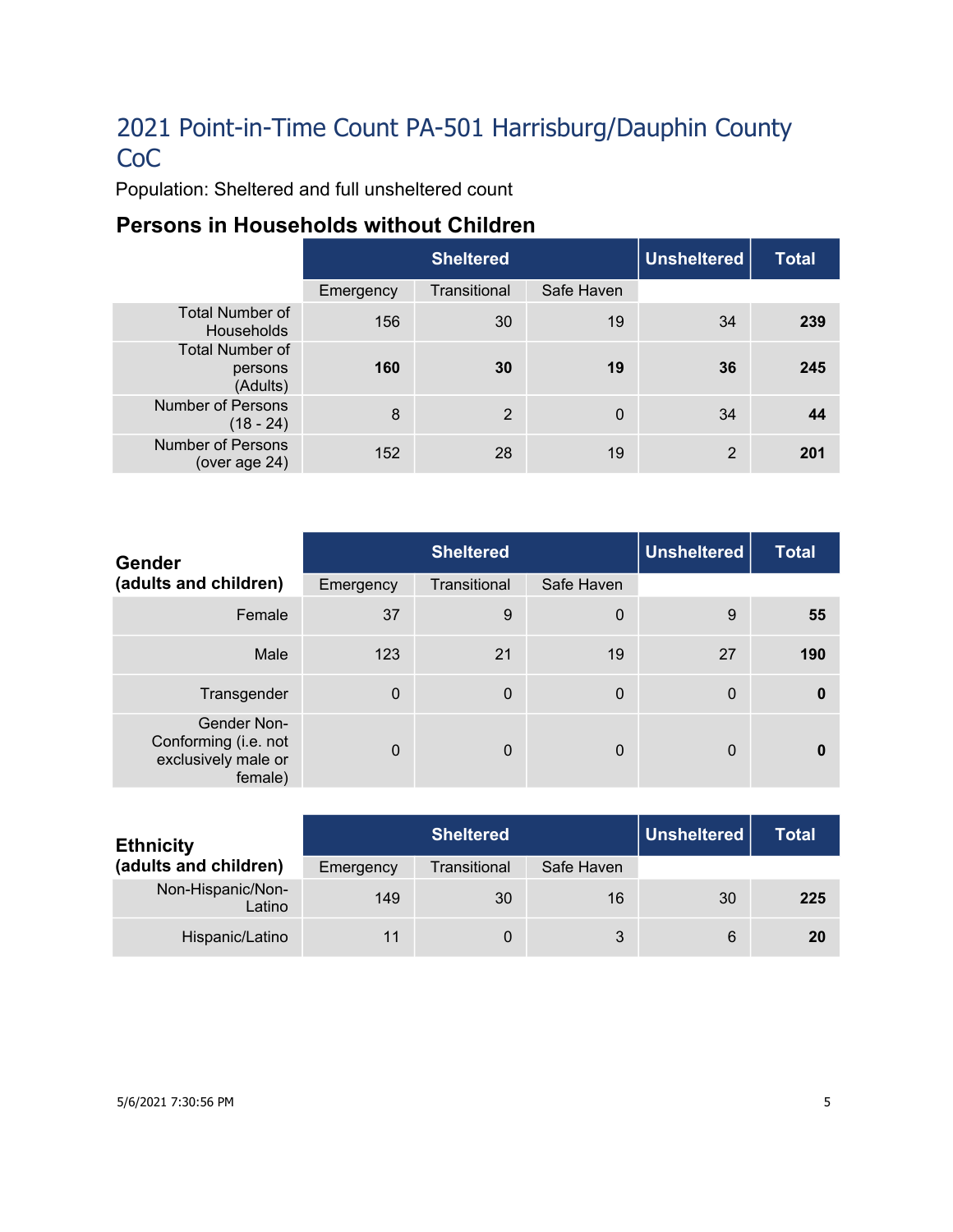| Race                                                |           | <b>Sheltered</b> |                |              | <b>Total</b> |
|-----------------------------------------------------|-----------|------------------|----------------|--------------|--------------|
| (adults and children)                               | Emergency | Transitional     | Safe Haven     |              |              |
| White                                               | 65        | 12               | 9              | 23           | 109          |
| <b>Black or African-</b><br>American                | 77        | 18               | 8              | 6            | 109          |
| Asian                                               | 1         | $\mathbf 0$      | $\mathbf 0$    | $\mathbf 0$  |              |
| American Indian or<br>Alaska Native                 | $\Omega$  | $\Omega$         | $\Omega$       | $\mathbf{0}$ | $\mathbf{0}$ |
| Native Hawaiian or<br><b>Other Pacific Islander</b> | $\Omega$  | $\Omega$         | $\Omega$       | 1            |              |
| <b>Multiple Races</b>                               | 17        | $\mathbf{0}$     | $\overline{2}$ | 6            | 25           |

| <b>Chronically</b><br><b>Homeless</b> |           | <b>Sheltered</b> |            | Unsheltered | <b>Total</b> |
|---------------------------------------|-----------|------------------|------------|-------------|--------------|
| (adults and children)                 | Emergency | Transitional     | Safe Haven |             |              |
| Total number of<br>persons            | 29        |                  | 19         | 19          | 67           |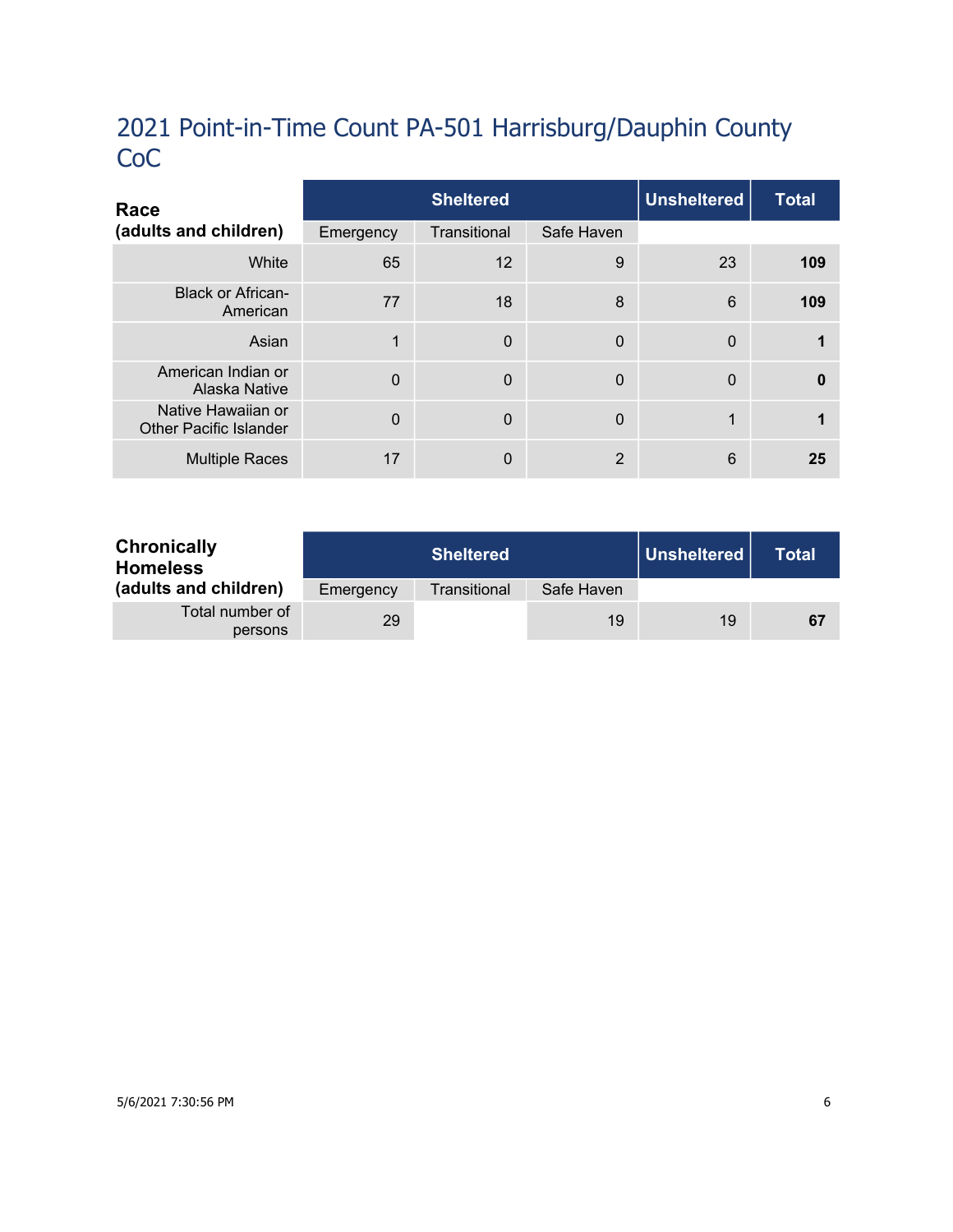#### Date of PIT Count: 1/27/2021 Population: Sheltered and full unsheltered count

#### **Total Households and Persons**

|                                             | <b>Sheltered</b> |              |                | <b>Unsheltered</b> | <b>Total</b> |
|---------------------------------------------|------------------|--------------|----------------|--------------------|--------------|
|                                             | Emergency        | Transitional | Safe Haven     |                    |              |
| <b>Total Number of</b><br><b>Households</b> | 171              | 52           | 19             | 34                 | 276          |
| <b>Total Number of</b><br>Persons           | 213              | 90           | 19             | 36                 | 358          |
| Number of Children<br>(under age 18)        | 35               | 38           | $\overline{0}$ | $\mathbf 0$        | 73           |
| <b>Number of Persons</b><br>(18 to 24)      | 11               | 6            | $\mathbf 0$    | 34                 | 51           |
| <b>Number of Persons</b><br>(over age 24)   | 167              | 46           | 19             | 2                  | 234          |

#### **Gender**

|                                                                       | <b>Sheltered</b> |              |                  | <b>Unsheltered</b> | <b>Total</b> |
|-----------------------------------------------------------------------|------------------|--------------|------------------|--------------------|--------------|
|                                                                       | Emergency        | Transitional | Safe Haven       |                    |              |
| Female                                                                | 64               | 49           | $\boldsymbol{0}$ | 9                  | 122          |
| Male                                                                  | 149              | 41           | 19               | 27                 | 236          |
| Transgender                                                           | 0                | $\mathbf 0$  | 0                | $\boldsymbol{0}$   | 0            |
| Gender Non-<br>Conforming (i.e. not<br>exclusively male or<br>female) | $\Omega$         | $\mathbf 0$  | 0                | 0                  |              |

### **Ethnicity**

|                             | <b>Sheltered</b> |              |            | Unsheltered | <b>Total</b> |
|-----------------------------|------------------|--------------|------------|-------------|--------------|
|                             | Emergency        | Transitional | Safe Haven |             |              |
| Non-Hispanic/Non-<br>Latino | 191              | 82           | 16         | 30          | 319          |
| Hispanic/Latino             | 22               | 8            | 3          | 6           | 39           |

#### **Race**

5/6/2021 7:30:57 PM 7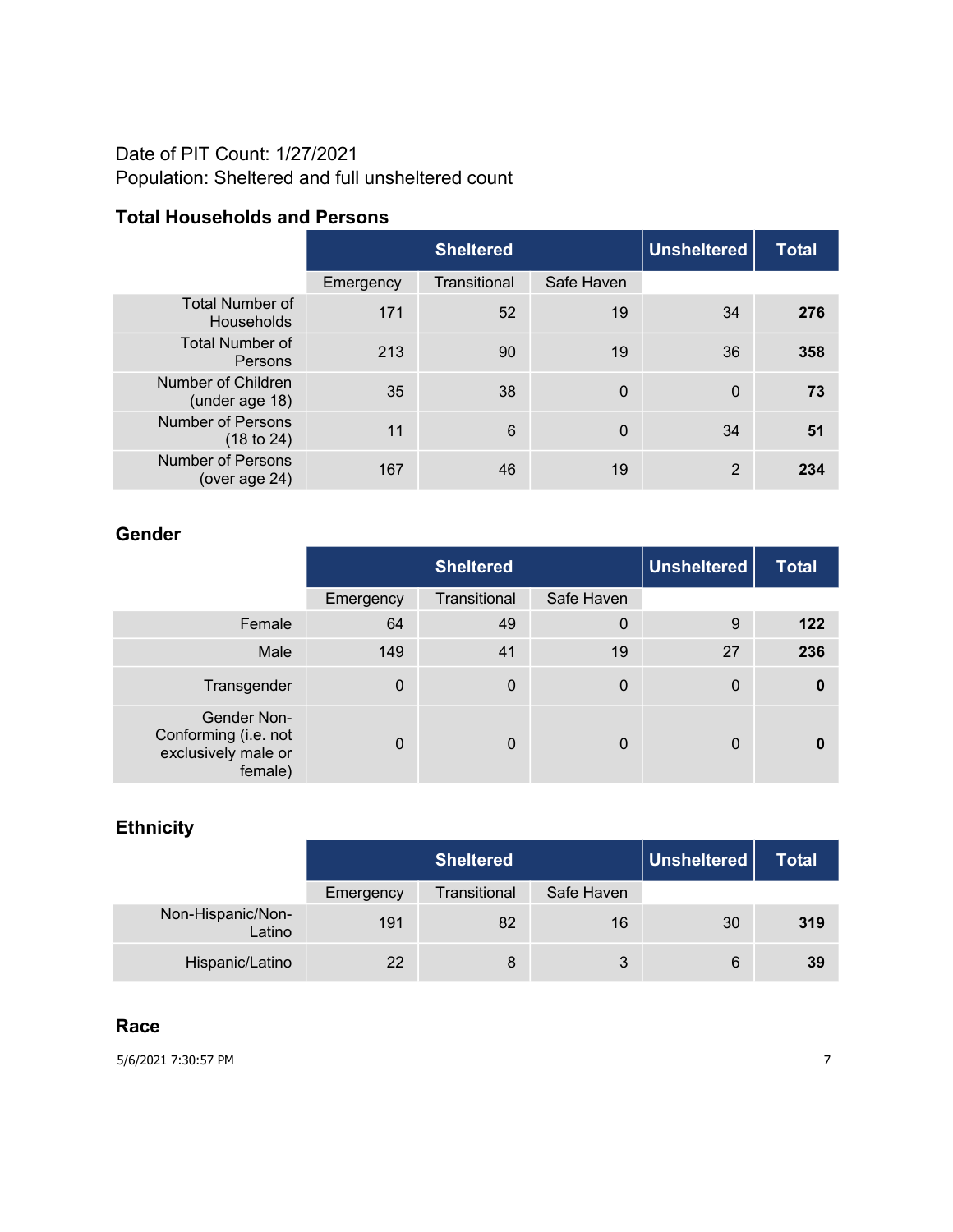Point In Time Summary for PA-501 - Harrisburg/Dauphin County CoC

|                                                     |                | <b>Sheltered</b> | <b>Unsheltered</b> | <b>Total</b> |     |
|-----------------------------------------------------|----------------|------------------|--------------------|--------------|-----|
|                                                     | Emergency      | Transitional     | Safe Haven         |              |     |
| White                                               | 67             | 30               | 9                  | 23           | 129 |
| <b>Black or African-</b><br>American                | 116            | 53               | 8                  | 6            | 183 |
| Asian                                               | 1              | $\Omega$         | $\mathbf 0$        | $\mathbf 0$  |     |
| American Indian or<br>Alaska Native                 | $\overline{0}$ | $\overline{0}$   | $\mathbf 0$        | $\mathbf 0$  | 0   |
| Native Hawaiian or<br><b>Other Pacific Islander</b> | $\overline{0}$ | $\Omega$         | $\overline{0}$     | $\mathbf 1$  |     |
| <b>Multiple Races</b>                               | 29             | 7                | $\overline{2}$     | 6            | 44  |

| <b>Chronically</b><br><b>Homeless</b> | <b>Sheltered</b> |              |            | Unsheltered | <b>Total</b> |
|---------------------------------------|------------------|--------------|------------|-------------|--------------|
|                                       | Emergency        | Transitional | Safe Haven |             |              |
| Total number of<br>persons            | 31               |              | 19         | 19          | 69           |